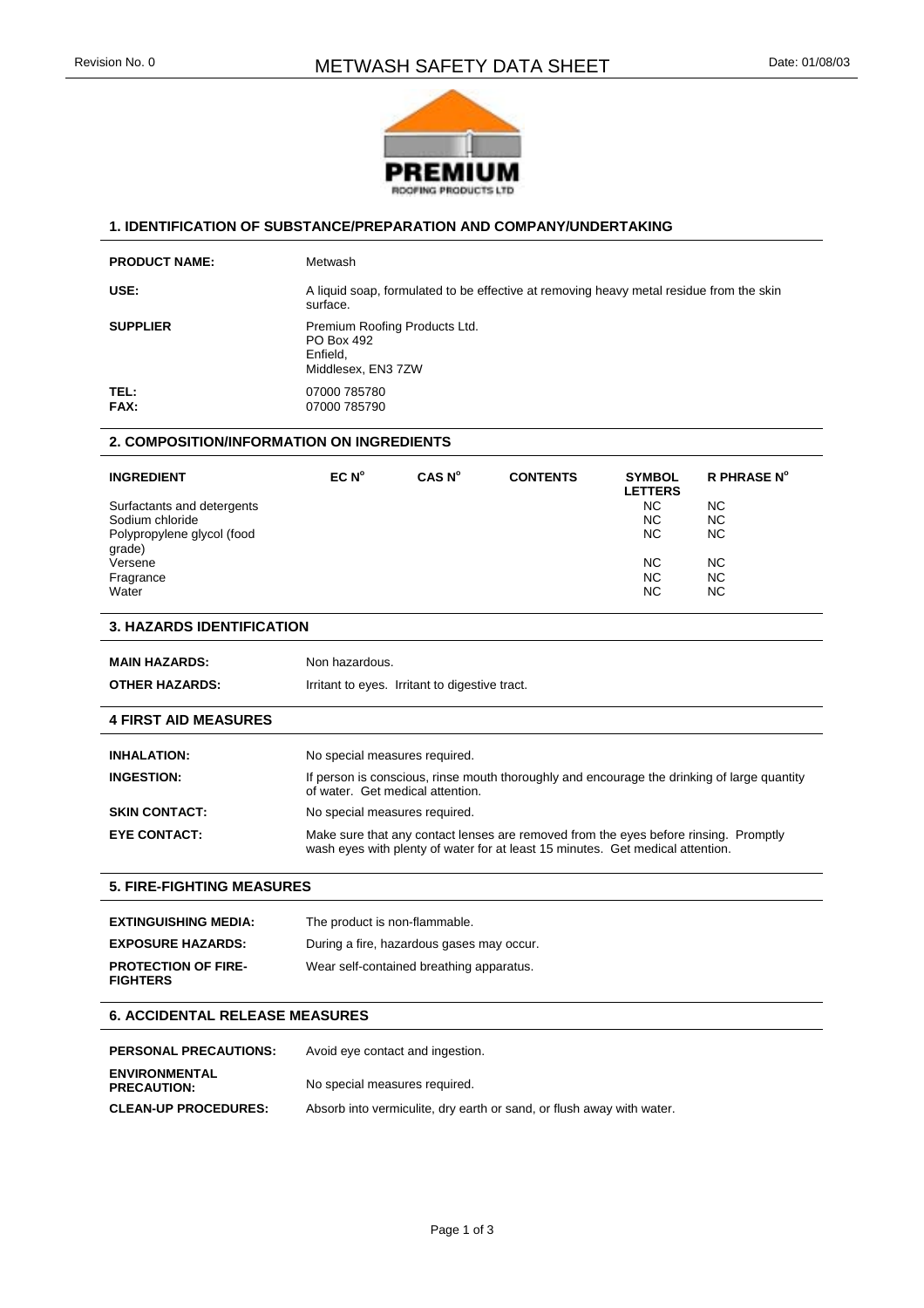# **7. HANDLING AND STORAGE HANDLING PRECAUTIONS:** Avoid eye contact and ingestion. Observe normal hygiene precautions when handling product. **STORAGE PRECAUTIONS:** Store in a cool, dry place. Do not freeze. Keep container tightly closed when not in use. Keep out of reach of children. **8. EXPOSURE CONTROLS/PERSONAL PROTECTION EXPOSURE LIMIT VALUES: INGREDIENT CAS N<sup>o</sup> LTEL (8 hrs TWA) STEL (15 min)** see Section 2 **VENTILATION:** No special measures required. **RESPIRATORY PROTECTION:** No special measures required. **HAND PROTECTION:** Avoid prolonged contact, otherwise no special measures required. **EYE PROTECTION:** Avoid contact with eyes, otherwise no special measures required. **SKIN PROTECTION:** Avoid prolonged contact, otherwise no special measures required. **9. PHYSICAL AND CHEMICAL PROPERTIES APPEARANCE:** Clear, amber liquid **ODOUR:** Pleasant **BOILING POINT:** 100°C **pH:** 8.5-9.5 **RELATIVE DENSITY:** 1.03 (approx) @ 20°C **SOLUBILITY (in water):** Soluble **10 STABILITY AND REACTIVITY STABILITY:** Stable under normal conditions. Stable at room temperature. **CONDITIONS TO AVOID:** None. **MATERIALS TO AVOID:** None. **HAZARDOUS DECOMPOSTION PRODUCTS:** Thermal decomposition may produce oxides of carbon. **11. TOXICOLOGICAL INFORMATION INHALATION:** Not classified under EC regulations. **INGESTION:** Not classified under EC regulations. **SKIN CONTACT:** Not classified under EC regulations. **EYE CONTACT:** Not classified under EC regulations. **12. ECOLOGICAL INFORMATION MOBILITY:** Readily absorbed into soil. Soluble in water. **PERSISTENCE AND DEGRADABILITY:** Biodegradable. **BIOACCUMULATIVE POTENTIAL:** Unlikely to bio-accumulate on the basis of water solubility. **OTHER ADVERSE EFFECTS:** None. **13. DISPOSAL CONSIDERATIONS WASTE FROM RESIDUES:** No special waste measures required. **CONTAMINATED PACKAGING:** Rinse out empty containers thoroughly before returning for recycling. **14. TRANSPORT INFORMATION:**

Not classified as hazardous for transport.